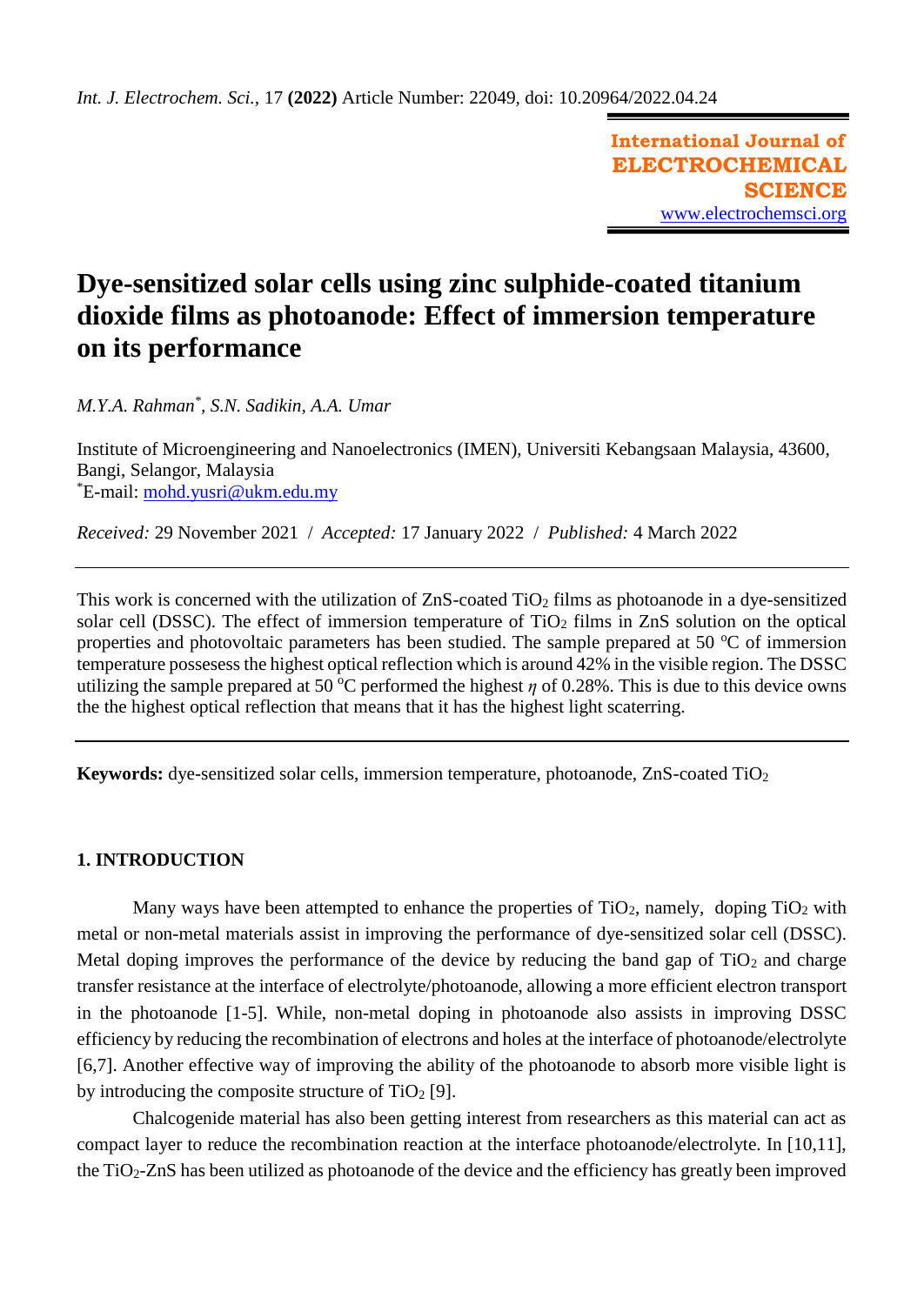as compared with the device utilizing pure  $TiO<sub>2</sub>$ . In this work,  $TiO<sub>2</sub>$  has been coated with ZnS. The originality of this work is the preparation of  $ZnS$ -coated  $TiO<sub>2</sub>$  via simple techniques, namely, liquid phase deposition for preparing  $TiO<sub>2</sub>$  and hydrothermal technique for preapring ZnS layer onto  $TiO<sub>2</sub>$ films. The goal of this work is to investigate the influence of  $ZnS$  immersion temperature of  $TiO<sub>2</sub> film$ in ZnS precursor solution on the optical properties and performance of DSSC containing ZnS-coated TiO<sub>2</sub> photoanode. The ZnS precursors are zinc nitrate hexahydrate  $(Zn(NO<sub>3</sub>)<sub>2</sub>$  and thiourea,  $(SC(NH<sub>2</sub>)<sub>2</sub>$ .

#### **2. METHODOLOGY**

Firstly, the ITO substrates were cleaned by using deionized water, acetone and ethanol for 15 minutes in right sequence in an ultrasonic bath.  $TiO<sub>2</sub>$  was deposited on ITO substrates via liquid phase deposition (LPD) method [12]. The cleaned ITO were then immersed in a growth solution containing 0.2 M H<sub>3</sub>BO<sub>3</sub> and 0.1 M (NH<sub>4</sub>)<sub>2</sub>TiF<sub>6</sub> at 30 °C for 25 hours [12]. Then, ZnS was coated TiO<sub>2</sub> film via hydrothermal technique  $[14]$ . TiO<sub>2</sub> samples were immersed in 0.03 M ZnS solution made from dissolving  $(Zn(NO_3))_2$  and  $(SC(NH_2))_2$  in ethanol at 30 °C for 60 minutes [13]. Finally, the prepared samples were then annealed at 400 °C for 1 hour in order to make strong adhesion of ZnS on TiO<sub>2</sub> films. These procedures were repeated for preparing  $ZnS$ -coated  $TiO<sub>2</sub>$  at various immersion temperatures, namely, 50, 60, 70 and 80 °C. The ZnS coated TiO<sub>2</sub> films were characterized by UV-Vis spectrometer to study the optical absorption, reflection and energy gap of the samples.

For the fabrication of DSSC, ZnS-coated  $TiO<sub>2</sub>$  films were firstly immersed in 0.5 mM of N719 dye solution which acts as a sensitizer for about 15 hours at room temperature. Then, the prepared samples were used as the photoanode in DSSC. The counter electrode of the device was platinum film grown on FTO substrate. The ZnS coated  $TiO<sub>2</sub>$  photoanode was then placed on platinum counter electrode. Redox electrolyte containing iodide/triiodide was injected into the  $0.23 \text{ cm}^2$  active area of the device. The device was tested in dark and under the illumination of 100 mW cm<sup>-2</sup> light using Gamry Interface 1000 Potentiostat instrument. The electrochemical properties of the device such as bulk resistance, charge transfer resistance and carrier lifetime were determined by electrochemical impedance spectroscopy (EIS) technique under light illumination.

#### **3. RESULTS AND DISCUSSION**

Fig. 1 depicts the optical absorption spectra of  $ZnS$ -coated  $TiO<sub>2</sub>$  with various immersion temperatures for 60 minutes. According to the figure, all samples absorb light in ultraviolet region which is from 300 to 350 nm. The absorption peak is in the range 325-330 nm which is illustrated in Table 1. The samples with the growth temperatures of 50, 60 dan 70  $\degree$ C possesses the absorption peak at the wavelength of 325 nm, while the samples with the immersion temperature of 30 dan 80  $^{\circ}$ C own the absorption peak at the wavelength of 330 nm. The samples do not exhibit the absorption peak in the visible region since  $TiO<sub>2</sub>$  and ZnS are only able to absorb light in ultraviolet region [14,15]. Nevertheless, TiO<sup>2</sup> still can absorb light in visible region but with low fraction [16]. ZnS is able to absorb light in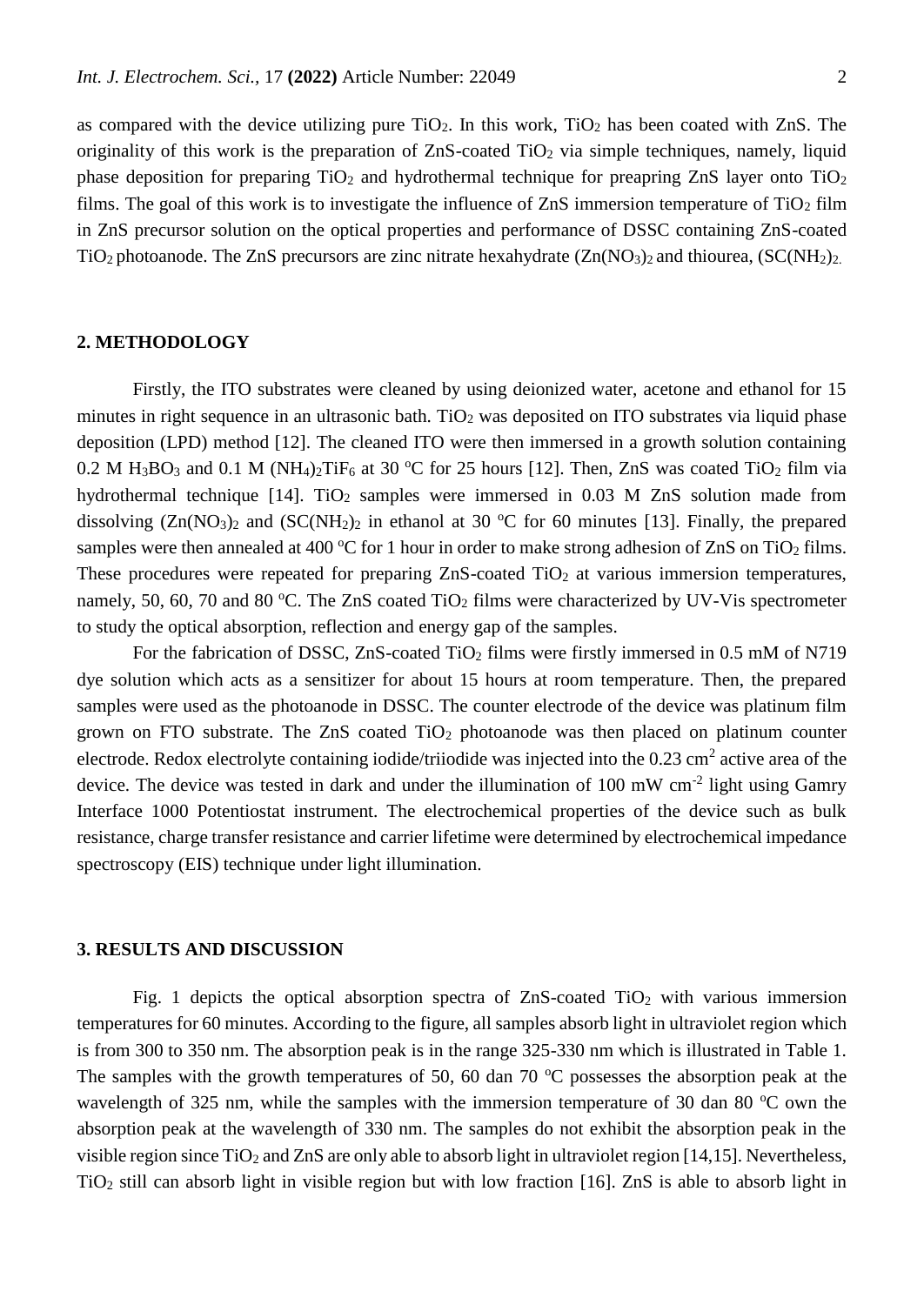visible region by varying its annealing temperature that causes its defects in its structure such as Zn atau S vacancies as reported in [17]. It is observed that *blue shift* phenomena occurs when the growth temperature was increased from 30 to 50  $\degree$ C corresponding with the absorption peak change from 330 to 325 nm. This is due to the increment in energy gap with the increase in growth temperature.



**Figure 1.** Optical absorption spectra of ZnS-coated TiO<sub>2</sub> with various growth temperatures of ZnS

Fig. 2 illustrates the reflection spectra of the samples with various growth temperatures of ZnS. According to the figure, the reflection of the samples is found to increase with the growth temperature until 50  $\degree$ C and then decreases when the temperature was further increased to 60, 70 and 80  $\degree$ C. The highest reflection belongs to the sample with the growth temperature of 50  $\degree$ C, that is 42%, while the lowest reflection belongs to the sample grown at  $80^{\circ}$ C that is 14.8%. All samples exhibit high reflection in visible region. By comparison of Fig. 1 with Fig. 2, it is found that the sample with the lowest absorption in visible region posseses the highest reflection in the same region. The sample with highest absorption in visible region has the lowest reflection in the same region. In other words, high absorption results in low reflection. The sample that has high diffuse reflection possesess high light scaterring ability which will consequently improve the DSSC performance [18]. This is because high light scaterring will increase the optical pathway in the sample [19]. Nevertheless, at the growth temperature of 60, 70 dan 80  $^{\circ}$ C, the diffuse reflection has been found to decrease until 14.8%.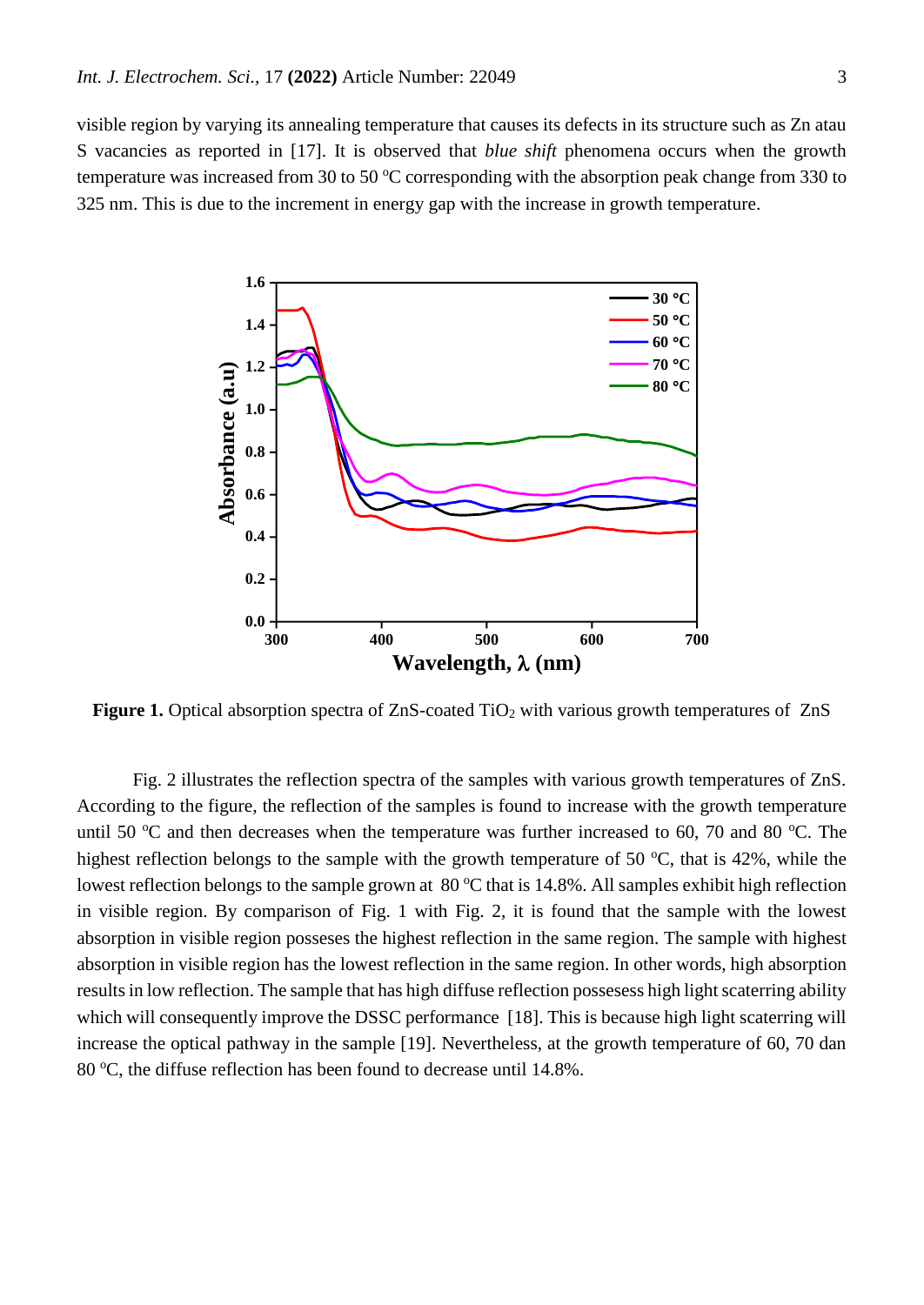

**Figure 2.** Diffuse reflection spectra of ZnS-coated TiO<sub>2</sub> with various growth temperatures of ZnS

Fig. 3 shows the Tauc plots of the samples with various immersion temperatures of ZnS. The plots are used to compute the energy gap for each sample. Firstly, a tanget line is drawn at higher and lower part of each plot. Then, a vertical line is drawn from the intersection point of the two tangent lines, extending to hv axis. The energy gap is then estimated and presented in Table 1. According to Table 1, the energy gap increases with temperature until 50  $^{\circ}$ C. The energy gap remains unchanged when the temperature was increased to 60 and 70  $^{\circ}$ C. The energy gap drops when the temperature was further increased to 80 °C.

Fig. 4 displays the *I-V* curves in dark for the device utilizing the samples with various growth temperatures of ZnS. According to the figure, the device with the immersion temperature of 30 and 50 <sup>o</sup>C possesses the highest leak current. While, the device utilizing uncoated ZnS sample owns the lowest leak current followed by the device with the growth temperature of 80  $^{\circ}$ C. The device utilizing the sample grown at 60 and 70  $\degree$ C shares the second lowest leak current as depicted in Figure 3. High leak current indicates high recombination rate between electron and hole in the device. The growth rate of ZnS on TiO<sup>2</sup> deposited on ITO substrate affects the magnitude of leak current in DSSC as reported in [20]. The unexposed ITO which is not covered by  $ZnS$ -coated TiO<sub>2</sub> coated N719 dye is in contact with the redox electrolyte cause the recombination between electron and hole at the interface of ITO/electrolyte instead of the recombination between the electrons injected into the conduction band of TiO<sup>2</sup> and holes in the electrolyte. Such recombination affects the charge transfer resistance at the interface of electrolyte/N719/ZnS/TiO<sub>2</sub> ( $R_{ct2}$ ).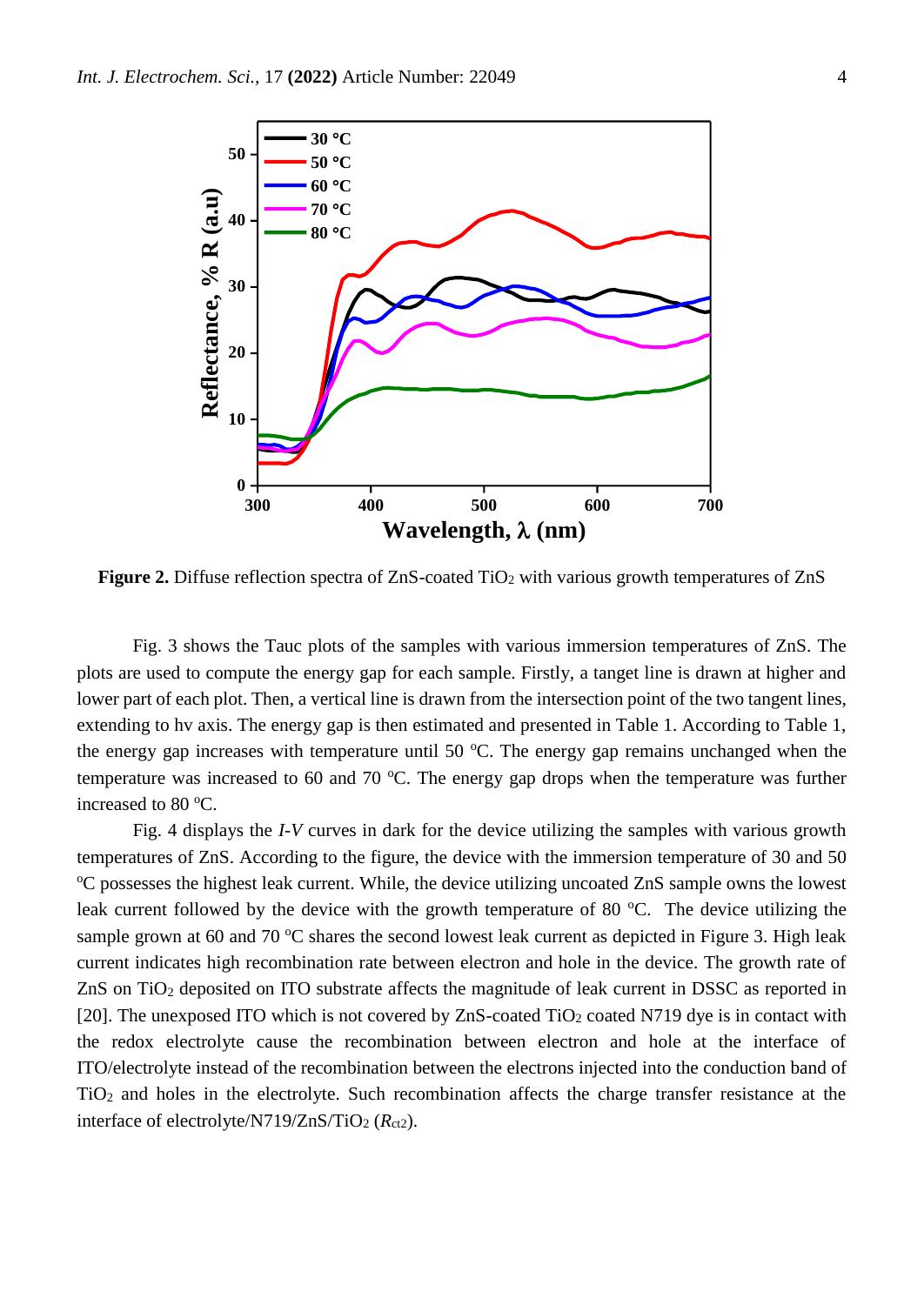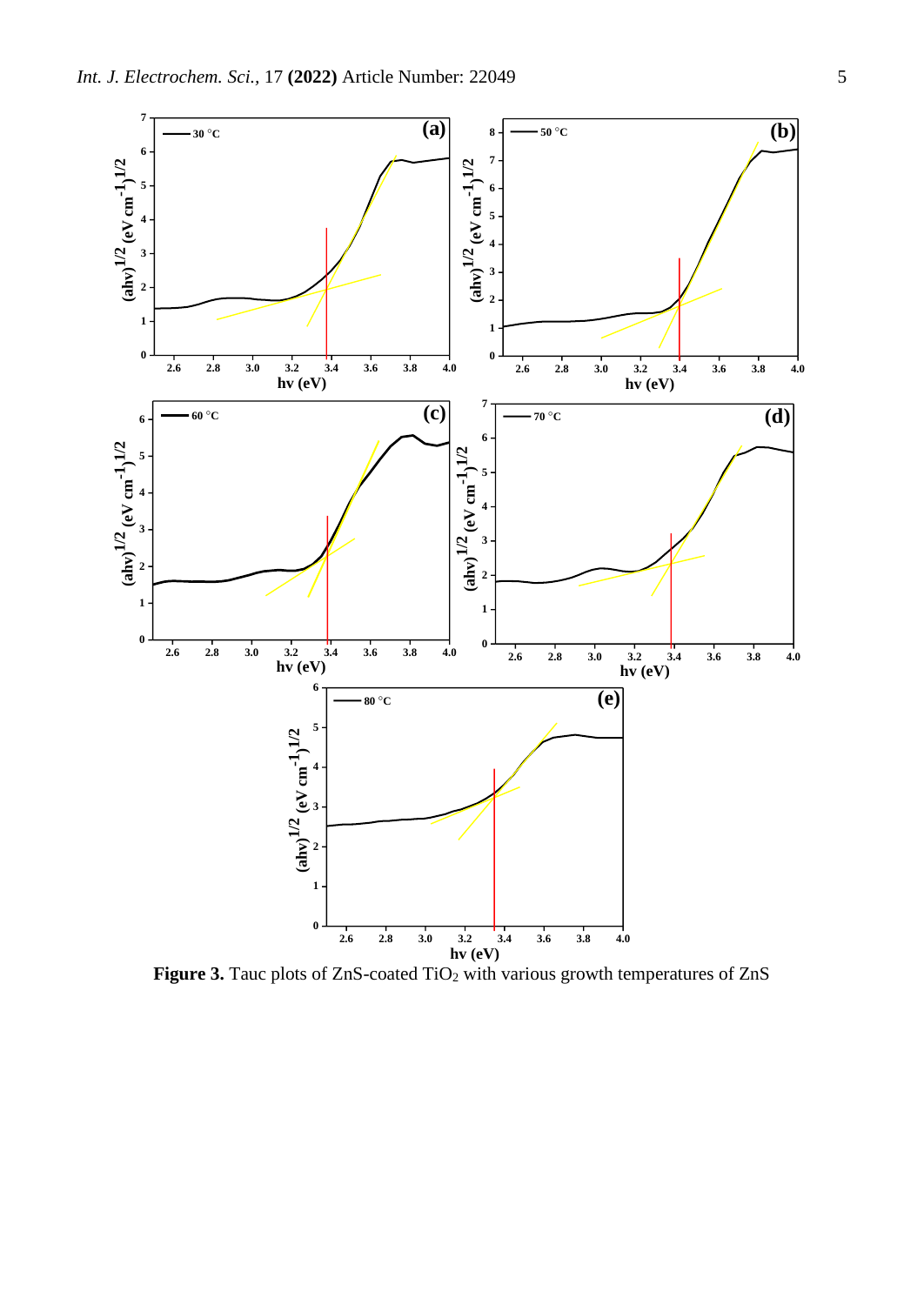| Growth temperature $({\circ}C)$ | Absorption peak (nm) | Energy gap (eV) |  |  |
|---------------------------------|----------------------|-----------------|--|--|
| 30                              | 330                  | 3.37            |  |  |
| 50                              | 325                  | 3.39            |  |  |
| 60                              | 325                  | 3.39            |  |  |
| 70                              | 325                  | 3.39            |  |  |
| 80                              | 330                  | 3.35            |  |  |

**Table 1.** Peak absorption and energy gap of ZnS-coated TiO<sub>2</sub> with various growth temperatures of ZnS



**Figure 4.** *I-V* curves in dark of the DSSC utilizing pure TiO<sub>2</sub> and ZnS-coated TiO<sub>2</sub> with various growth temperatures of ZnS

Fig. 5 shows the *J-V* curves of the device utilizing the uncoated and ZnS-coated TiO<sub>2</sub> samples with various immersion temperature of ZnS. According to the curves, the shape of the curves are similiar to that reported in our previous work [21,22]. The photovoktaic parameters such as  $J_{\rm sc}$ ,  $V_{\rm oc}$ ,  $FF$  and  $\eta$  are extracted from Fig. 5 and summarized in Table 2. According to the table, the device with 50 °C has the highest  $J_{SC}$  that is 1.07 mA cm<sup>-2</sup>, followed by the device with the sample grown at the temperature of 60, 70, 30 and 80 °C. The device with the immersion temperature of 50 °C demonstrates the highest *η* that is 0.28%, followed by the device utilizing the sample with the immersion temperature of 60, 70, 30 and 80  $^{\circ}$ C. The highest  $V_{\text{oc}}$  of 0.64 V belongs to the device with the sample with the immersion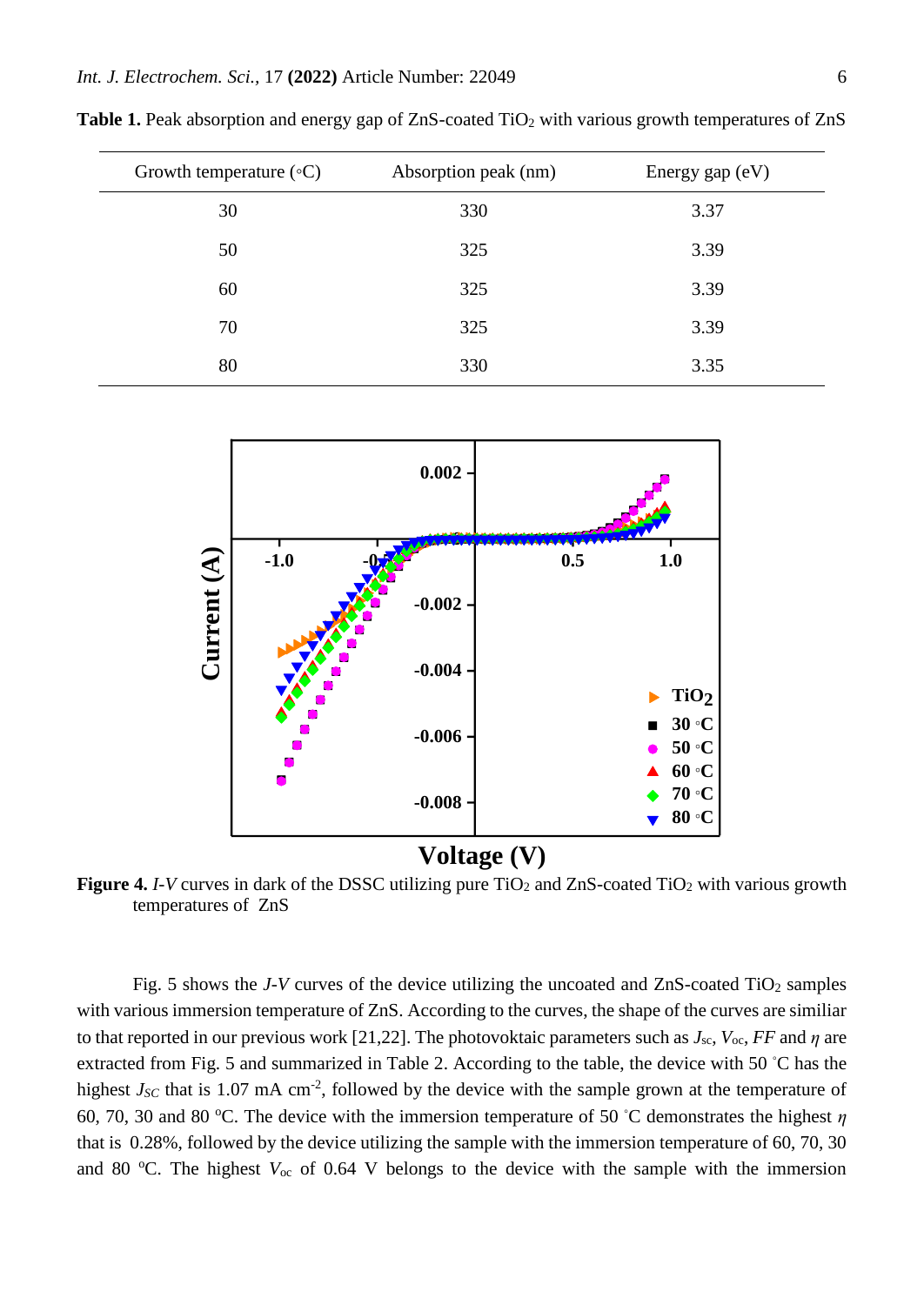temperature of 60 and 70  $\degree$ C. Meanwhile, the highest *FF* that is 0.48 is owned by the device with the immersion temperature of 30, 60 and 70 °C. The lowest  $V_{\text{oc}}$ , *FF* and  $\eta$  belongs to the device utilizing uncoated sample. Increasing the immersion temperature is found to improve the  $J_{\rm sc}$ ,  $V_{\rm oc}$  and  $\eta$ . However, according to the photovoltaic parameters presented in Table 2, the  $J_{\rm sc}$  and  $\eta$  decrease once the immersion temperature was further increased to 60  $\rm{^{\circ}C}$ . For  $V_{\rm oc}$  its value drops once the annealing temperature was further increased to 80 °C. Also, at 80 °C, the  $\eta$  drops to 0.21 % which is the lowest among the devices utilizing ZnS-coated TiO<sub>2</sub> with various immersion temperatures. However, this  $\eta$  is still higher than that of the device utilizing pure  $TiO<sub>2</sub>$  photoanode that is 0.13%. The device with the immersion temperature of 50 <sup>o</sup>C demonstrates the highest *η* due to this sample has the highest diffuse reflection as depicted in Fig. 2. On the other hand, the device utilizing pure  $TiO<sub>2</sub>$  owns the lowest  $\eta$  which is caused by the highest  $R_{\text{ct1}}$  and  $R_{\text{ct2}}$  as illustrated in Table 2. It is also due to this device has the shortest  $\tau$  as summarized in Table 2.



Figure 5. *J*-V curves under illumination of 100 mW cm<sup>-2</sup> light of the device utilizing pure TiO<sub>2</sub> and ZnScoated TiO<sub>2</sub> with various growth temperatures of ZnS

Fig. 6 illustrates the Nyquist plots of the devices utilizing the samples with various growth temperatures. According to Figure 6, the plot of all devices display two semicircles for which the first semicircle in high frequency region denotes the charge transfer resistance at the interface of Pt/electrolyte  $(R<sub>ct1</sub>)$ . The second semicircle which is in low frequency region represents the charge transfer resistance at the interface of electrolyte/N719/ZnS/TiO<sub>2</sub> ( $R_{ct2}$ ). Both resistances are presented in Table 2. According to Table 2, there is neither increasing nor decreasing trend of  $R_{ct1}$  and  $R_{ct2}$  with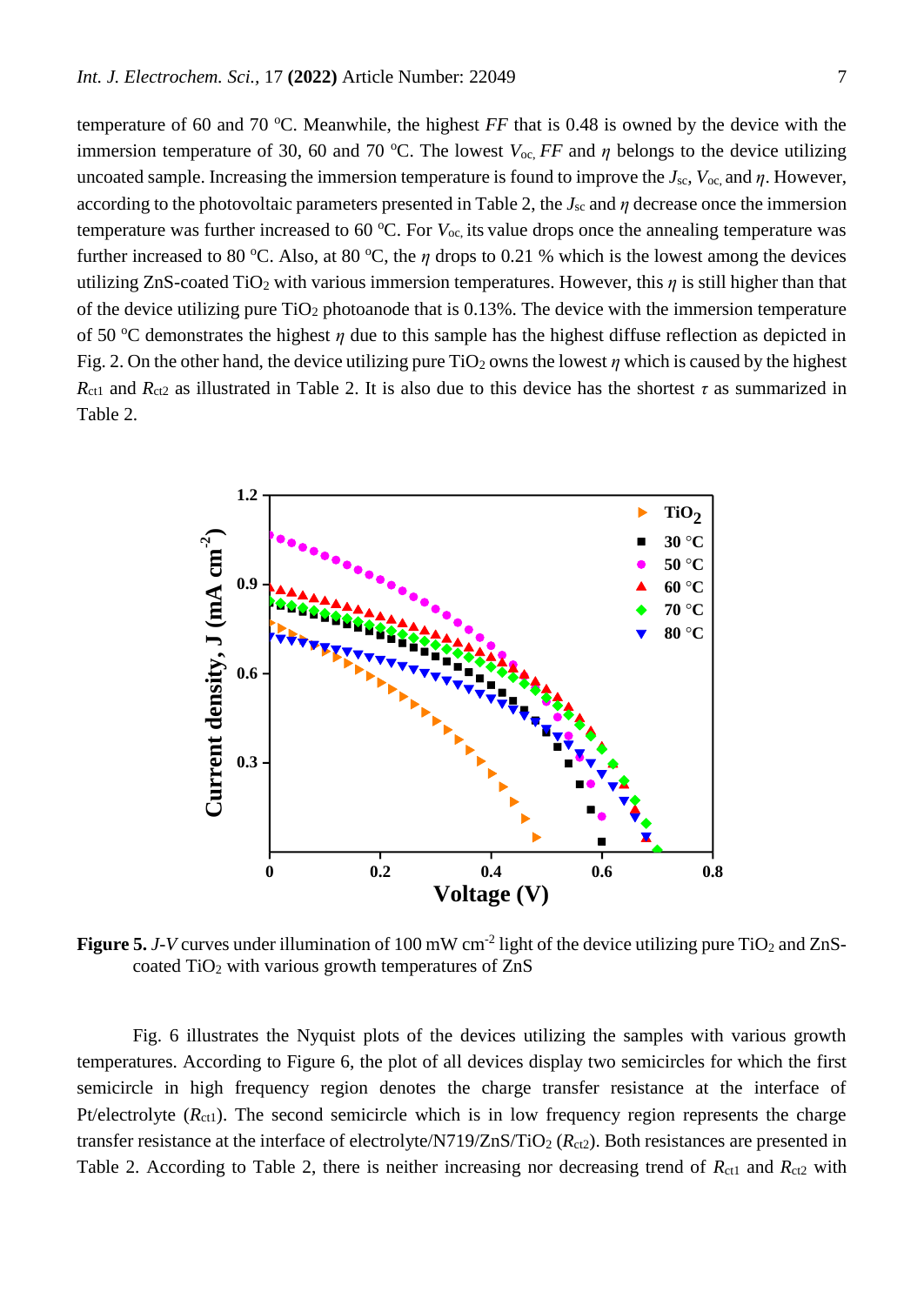immersion temperature. It is found that the value of  $R_{ct2}$  is higher than that of  $R_{ct1}$  for all devices. This indicates that the oxidation rate occuring at the interface of electrolyte/N719/ZnS/TiO<sub>2</sub> is faster than that of reduction rate taking place at the interface of Pt/electrolyte. In other words, the reduction of triodide to iodide is faster than the oxidation of iodide to triiodide and the regeneration of the oxidized dye molecule to the dye molecule at ground state. Also according to Table 2, the device with 30  $^{\circ}$ C sample owns the lowest  $R_{\text{ct1}}$ , followed by the device utilizing 80, 60, 50, 70 °C and pure TiO<sub>2</sub> samples. For  $R_{\text{ct2}}$ , the device with 60 °C sample has the lowest value, followed by the device utilizing 30, 50, 80, 70  $\rm{^{\circ}C}$  and pure TiO<sub>2</sub> samples.



**Figure 6.** Nyquist plots under illumination of 100 mW  $cm^{-2}$  light of the devices utilizing pure TiO<sub>2</sub> and ZnS-coated TiO<sub>2</sub> with various growth temperatures of ZnS

Finally, Fig. 7 shows the Bode plots for all devices which are used to compute the carrier lifetime (*τ***)**. Each plot shows a peak frequency which is then used to calculate the carrier lifetime and presented in Table 2. According to the table, the device using the sample with the immersion temperature of 60  $^{\circ}$ C has the longest  $\tau$ , followed by the device with the immersion temperature followed by the samples with the immersion temperature of 80, 70, 30 and 50 °C. These devices own higher  $\tau$  than the device utilizing pure  $TiO<sub>2</sub>$ .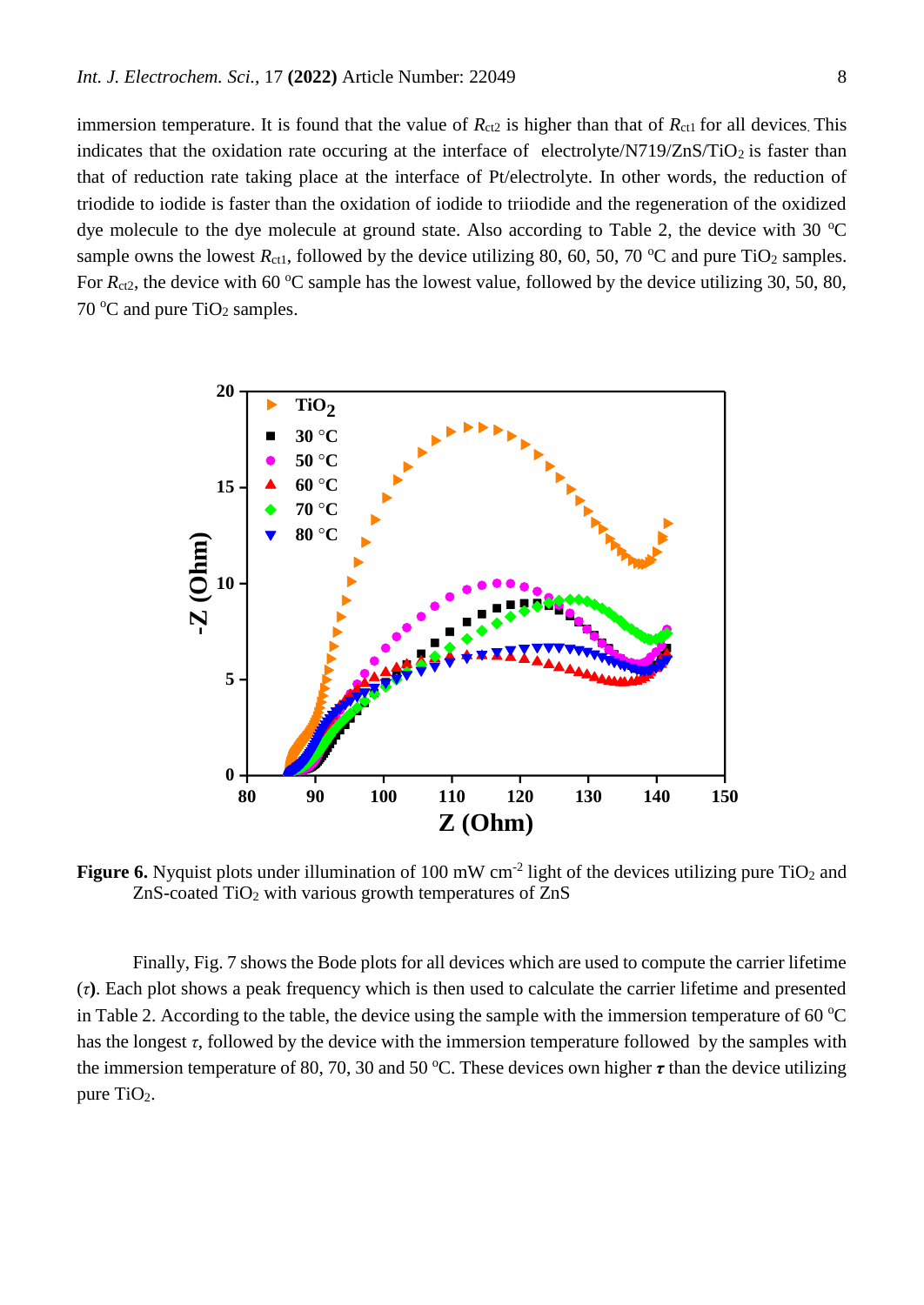

**Figure 7.** Bode plots under illumination of 100 mW  $cm^{-2}$  light of the devices utilizing pure TiO<sub>2</sub> and ZnS-coated TiO<sub>2</sub> with various growth temperatures of ZnS

| Growth temperature | $J_{\rm sc}$ (mA cm <sup>-2</sup> ) | $V_{oc}(V)$ | FF   | $\eta$ (%) | $R_{ct1}(\Omega)$ | $Rct2(\Omega)$ | $\tau$ (ms) |
|--------------------|-------------------------------------|-------------|------|------------|-------------------|----------------|-------------|
| $\rm ^{(o}C)$      |                                     |             |      |            |                   |                |             |
| TiO <sub>2</sub>   | 0.78                                | 0.42        | 0.40 | 0.13       | 1.80              | 55.2           | 0.11        |
| 30                 | 0.84                                | 0.56        | 0.48 | 0.23       | 0.30              | 23.7           | 0.17        |
| 50                 | 1.07                                | 0.61        | 0.42 | 0.28       | 0.80              | 26.1           | 0.16        |
| 60                 | 0.89                                | 0.64        | 0.48 | 0.27       | 0.70              | 21.5           | 0.32        |
| 70                 | 0.85                                | 0.64        | 0.48 | 0.26       | 1.00              | 30.2           | 0.22        |
| 80                 | 0.73                                | 0.62        | 0.47 | 0.21       | 0.60              | 27.7           | 0.30        |

**Table 2.** Photovoltaic and EIS parameters of the device with various ZnS growth temperatures

The highest  $\eta$  obtained from this work that is 0.28% is lower than that reported in our previous work which reported the *η* of 0.80 and 1.32%, respectively [13,23]. It is lower than that of the device utilizing graphene-coated TiO<sub>2</sub>, demonstrating the  $\eta$  of 1.47% [24]. This is because the  $R_{ct2}$  is higher than that reported in [13,23]. This is also due to the carrier lifetime in this work is shorter than those reported in [13,23]. It is lower than that of the device utilizing  $TiO<sub>2</sub>-CdS$  for which its efficiency was 1.44% [11]. However, it is also lower than that of the device employing  $TiO<sub>2</sub>/ZnO$  which demonstrated the  $\eta$  of 0.62% [25].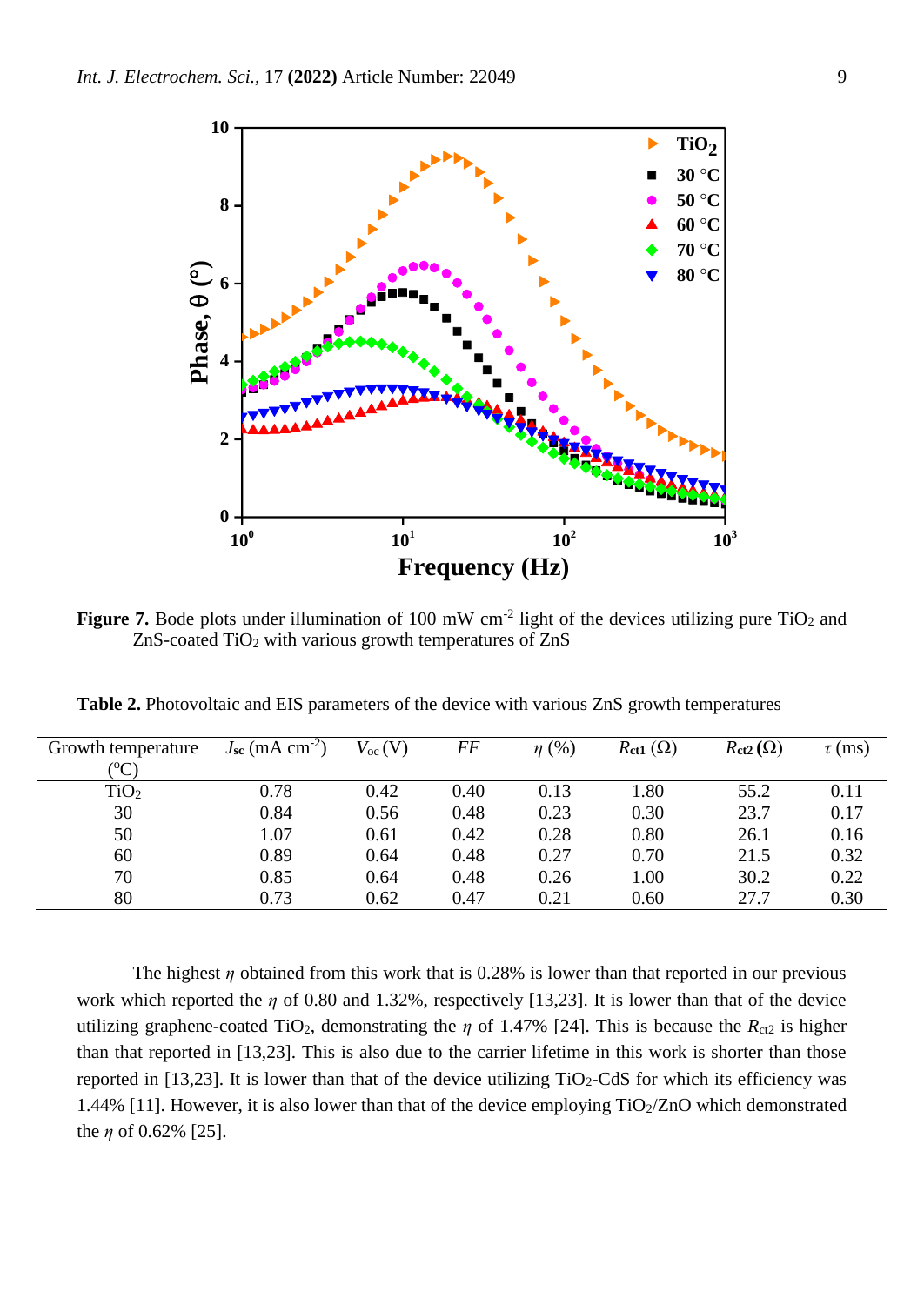# **4. CONCLUSIONS**

 $ZnS$ -coated TiO<sub>2</sub> films with various immersion temperatures were prepared via liquid phase deposition and immersion techniques. The samples were then utilized as photoanode in DSSC. The optical absorption, refelction and energy gap are influenced by the immersion temperature of ZnS. The efficiency increases as the immersion temperature is increased and achieved the optimum efficiency at the immersion temperature of 50 °C min with the  $\eta$  of 0.28% corresponding with the  $J_{\rm sc}$  of 1.07 mA cm<sup>-</sup> <sup>2</sup> and  $V_{\text{oc}}$  of 0.61 V, respectively. This is due to this device has the highest diffuse reflection in visible region.

## ACKNOWLEDGEMENT

The authors would like to thank Universiti Kebangsaan Malaysia for providing financial support to carry out this work through research grant, FRGS/1/2019/STG02/UKM/02/1.

### **References**

- 1. J. Zhang, W. Peng, Z. Chen, H. Chen, L. Han, and J. Phys. Chem., 116 (2012) 19182.
- 2. V. Kumar, N. Singh, L.P. Purohit, A. Kapoor, O.M. Ntwaeaborwa and H.C. Swart, *J. Appl. Phys*., 114 (2013) 134506.
- 3. J.J. Teh, S.L. Ting K.C. Leong, J. Li and P. Chen, *ACS Appl. Mater. Interf*., 5 (2013) 11377.
- 4. S. Ameen, M.S. Akhtar, H.K. Seo, Y.S. Kim and H.S. Shin, *Chem. Eng. J*., 187 (2012) 351.
- 5. F. Giordano, A. Abate, J.P.C. Baena, M. Saliba, T. Matsui, S.H. Im, S. M. Zakeeruddin, M.K. Nazeeruddin, A. Hagfeldt and M. Graetzel, *Nature Comm*., 7 (2016) 10379.
- 6. Q. Sun, J. Zhang, P. Wang, J. Zheng, X. Zhang, Y. Cui, J. Feng and Y. Zhu, *J. Renew. Sustain. Energy*, 4 (2012) 023104.
- 7. T. Ma, M. Akiyama, E. Abe and I. Imai, *Nano Lett*., 5 (2005) 2543.
- 8. Y.I. Feng, J. Chen, X. Huang, W. Liu, Y. Zhu, W. Qin and X. Mo, *Crystal Res. Tech*., 51 (2016) 548.
- 9. R. Raja, M. Govindaraj, M.D. Antony, K. Krishnan, E. Velusamy, A. Sambandam, M. Subbaiah and V.W. Rayar, *J. Solid State Electrochem*., 21 (2016) 891.
- 10. S.S. Rao, D. Punnoose, C.V. Tulasivarma, C.H.S.P. Kumar, C.V.M. Gopi, S.K. Kim and H.J. Kim, *Dalton Trans*. 44 (2015) 2447-2455.
- 11. H.J. Kim, J.H. Kim, I.K. Durga, D. Punnoose, N. Kundakarla, A.E. Reddy and S.S. Rao, *New. J. Chem*., 40 (2016) 9176.
- 12. A. A. Umar, M. Y. A. Rahman, S.K.M. Saad, M.M. Salleh and M. Oyama, *Appl. Surf. Sci*., 270 (2013) 109.
- 13. S.N. Sadikin, M.Y.A. Rahman and A.A. Umar, *Superlatt. Microstruct*., 130 (2019) 153.
- 14. M.B. Karoui, Z. Kaddachi and R. Gharbi, *J. Phys.: Conf. Ser*., 596 (2015) 012012.
- 15. V. Štengl, S. Bakardjieva, N. Murafa, V. Houšková and K. Lang, *[Micropor. Mesopor. Mater](https://www.sciencedirect.com/science/journal/13871811)*., [110](https://www.sciencedirect.com/science/journal/13871811/110/2)  (2008) 370.
- 16. M. Szindler, P. Boryło and T. Jung, *Open Phys*., 15 (2017) 1067.
- 17. N. Shanmugam, S. Cholan, N. Kannadasan, K. Sathishkumar and G. Viruthagiri, *J. Nanomater*., 2013 (2013) 351798.
- 18. V. Karthikeyan, S. Maniarasu, V. Manjunath, E. Ramasamy and G. Veerappan, *Sol. Energy*, 147 (2017) 202.
- 19. M. Jeng, Y.L. Wung, L.B. Chang and L. Chow, *Int. J. Photoenergy*, 2013 (2013) 563897.